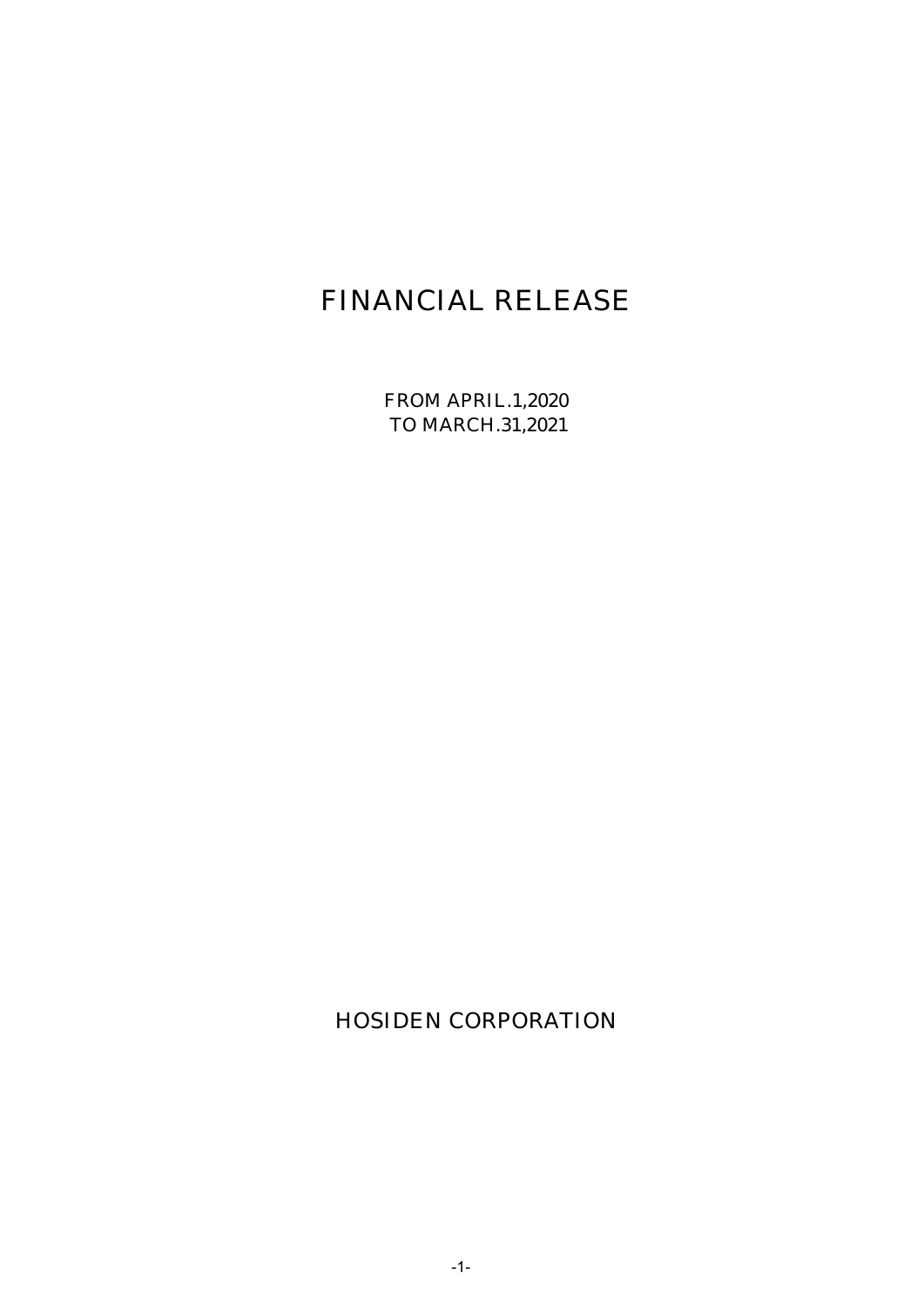#### 1. Consolidated Results For The Years Ended March.31, 2021 And 2020

#### (1)Consolidated Operating Results(Years ended March.31,2021 and 2020) Percentages indicate year - on - year changes

|      |                                             |      |                         |                        |                        | Percentages murcate year - on - year changes |      |                         |        |
|------|---------------------------------------------|------|-------------------------|------------------------|------------------------|----------------------------------------------|------|-------------------------|--------|
|      | <b>Net Sales</b><br><b>Operating Income</b> |      |                         | <b>Ordinary Income</b> |                        | Profit attributable to<br>owners of parent   |      |                         |        |
|      | <b>Millions of yen</b>                      | $\%$ | <b>Millions of yen</b>  | $\%$                   | <b>Millions of yen</b> | %                                            |      | <b>Millions of yen</b>  | %      |
| 2021 | 233,934<br>10.4                             |      | 12,377                  | 10.3                   | 13,401                 | 18.0                                         |      | 10,338                  | 9.6    |
| 2020 | (9.2)<br>211,912                            |      | 11,219                  | (2.1)                  | 11,353                 | (15.0)                                       |      | 9,433                   | (11.9) |
|      |                                             |      |                         |                        |                        |                                              |      |                         |        |
|      | <b>Net Income</b>                           |      | <b>Diluted Net</b>      |                        | Return on              | <b>Ordinary Income</b>                       |      | <b>Operating Income</b> |        |
|      | Per Share                                   |      | <b>Income Per Share</b> |                        | Equity                 | to Total Assets                              |      | to Net Sales            |        |
|      | Yen                                         | Yen  |                         |                        | %                      |                                              | $\%$ |                         | %      |
| 2021 | 178.70                                      |      | 166.28                  |                        | 9.8                    | 8.6                                          |      |                         | 5.3    |
| 2020 | 161.37                                      |      | 150.38                  |                        | 9.7                    | 8.0                                          |      |                         | 5.3    |

(2)Consolidated Financial Position(As of March.31,2021 and 2020)

|      | <b>Total Assets</b><br><b>Net Assets</b> |                 | <b>Shareholders' Equity Ratio</b> | <b>Net Assets Per Share</b> |
|------|------------------------------------------|-----------------|-----------------------------------|-----------------------------|
|      | Millions of yen                          | Millions of yen | %                                 | Yen                         |
| 2021 | 161,894                                  | 109,250         | 67.5                              | 1,935.14                    |
| 2020 | 150,161                                  | 100,767         | 67.1                              | 1,723.79                    |

#### (3)Consolidated Cash Flows(Years ended March.31,2021 and 2020)

|      | <b>Cash Flows from</b>      | <b>Cash Flows from</b>      |                             | <b>Cash Flows from</b>      |
|------|-----------------------------|-----------------------------|-----------------------------|-----------------------------|
|      | <b>Operating Activities</b> | <b>Investing Activities</b> | <b>Financing Activities</b> | <b>Equivalents (FY End)</b> |
|      | Millions of yen             | Millions of yen             | Millions of yen             | <b>Millions of yen</b>      |
| 2021 | 12,590                      | (2,360)                     | (3,860)                     | 69,522                      |
| 2020 | 2.122                       | (4,775)                     | (2, 147)                    | 62,649                      |

#### 2.Dividends(Years ended March.31,2021 and 2020,and the year ending March.31,2022)

|                  | Dividends per Share(Yen) |                 | Dividends in Total | Dividend Payout Ratio | Dividends on   |                   |
|------------------|--------------------------|-----------------|--------------------|-----------------------|----------------|-------------------|
|                  | Interim                  | <b>Year-End</b> | Annual             | (annual)              | (consolidated) | <b>Net Assets</b> |
|                  | Yen                      | Yen             | Yen                | Millions of yen       | %              | %                 |
| 2020             | 10.00                    | 15.00           | 25.00              | 1,461                 | 15.5           | 1.5               |
| 2021             | 10.00                    | 15.00           | 25.00              | 1,431                 | 13.8           | 1.4               |
| 2022 (Projected) | 10.00                    | 10.00           | 20.00              |                       | 13.6           |                   |

3.Consolidated Forecasts for the year ending March.31,2022

|                       | <b>Net Sales</b> | <b>Operating Income</b> | Ordinary Income   | Profit attributable to<br>owners of parent | Net Income Per<br><b>Share</b> |
|-----------------------|------------------|-------------------------|-------------------|--------------------------------------------|--------------------------------|
|                       | Millions of yen  | % Millions of yen       | % Millions of yen | % Millions of yen<br>%                     | Yen                            |
| <b>Interim Period</b> | 116,000<br>(1.8) | 5,100<br>(1.3)          | 5.100<br>12.0     | 3.800<br>8.0                               | 65.68                          |
| <b>Entire Year</b>    | 260.000<br>11.1  | 11.500<br>(7.1)         | $11,500$ $(14.2)$ | (17.8)<br>8.500                            | 146.92                         |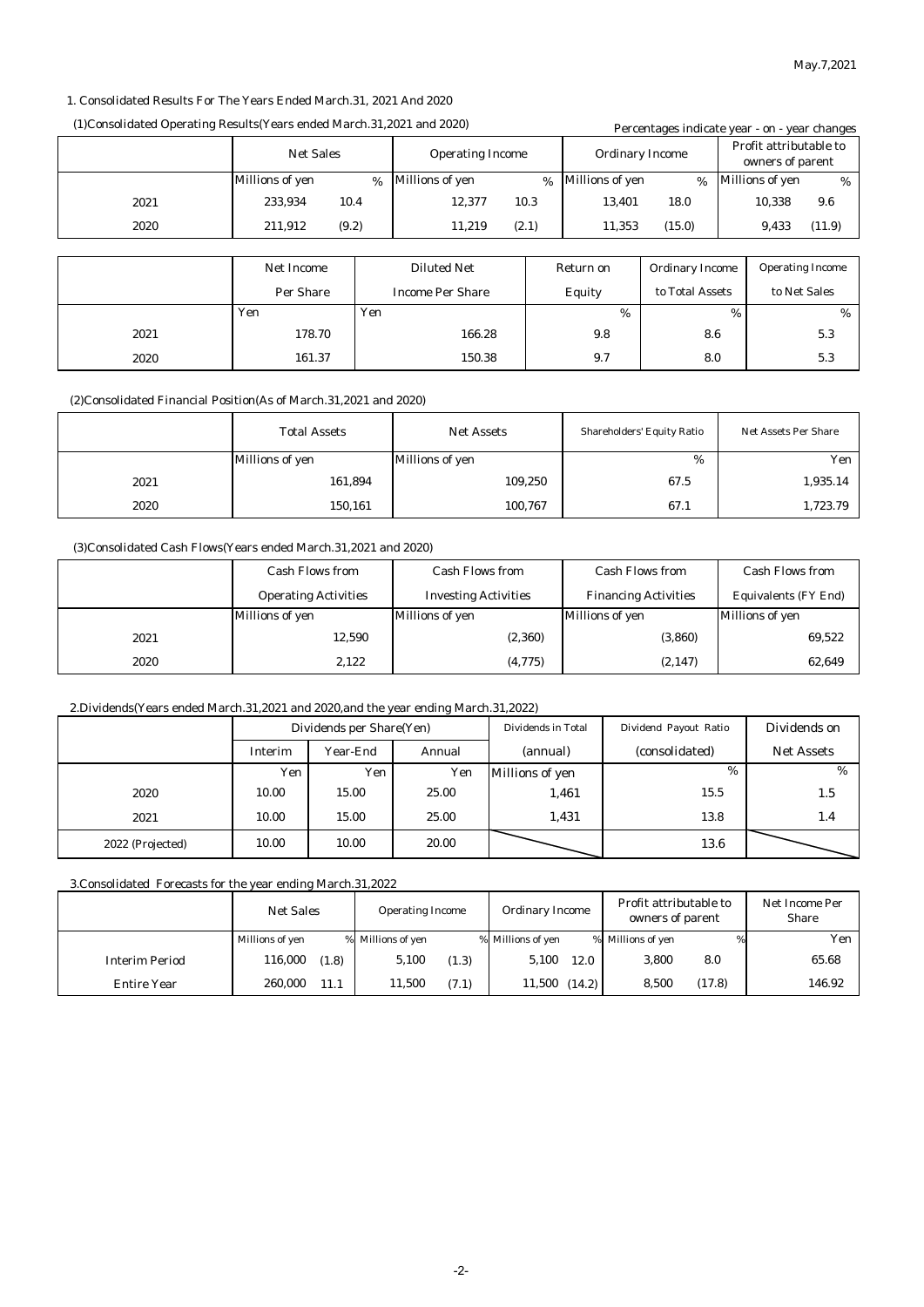#### (Reference)Non-Consolidated Results

## 1.Non-Consolidated Results For The Years Ended March.31, 2021 and 2020

|      | <b>Net Sales</b> | <b>Operating Income</b> | <b>Ordinary Income</b>    | Net Income                     |
|------|------------------|-------------------------|---------------------------|--------------------------------|
|      | Millions of yen  | % Millions of yen       | % Millions of yen<br>$\%$ | <b>Millions of yen</b><br>$\%$ |
| 2021 | 197,085          | 6,717                   | 8.381                     | 9,206                          |
|      | 18.0             | 33.0                    | 47.0                      | 101.6                          |
| 2020 | 167.075          | (18.2)                  | (35.3)                    | (30.6)                         |
|      | (10.6)           | 5,052                   | 5,701                     | 4,566                          |

#### (1)Non-Consolidated Operating Results(Years ended March.31,2021 and 2020)

|      | <b>Net Income</b> | <b>Diluted Net</b>      |
|------|-------------------|-------------------------|
|      | <b>Per Share</b>  | <b>Income Per Share</b> |
|      | Yen               | Yen                     |
| 2021 | 159.13            | 148.05                  |
| 2020 | 78.12             | 72.68                   |

## (2)Non-Consolidated Financial Position(As of March.31,2021 and 2020)

|      | <b>Total Assets</b><br><b>Net Assets</b> |                 | <b>Shareholders' Equity</b><br>Ratio | <b>Net Assets Per Share</b> |
|------|------------------------------------------|-----------------|--------------------------------------|-----------------------------|
|      | <b>Millions of yen</b>                   | Millions of yen | $\%$                                 | Yen                         |
| 2021 | 131,109                                  | 78,137          | 59.6                                 | 1,384.03                    |
| 2020 | 121,913                                  | 71,484          | 58.6                                 | 1,222.87                    |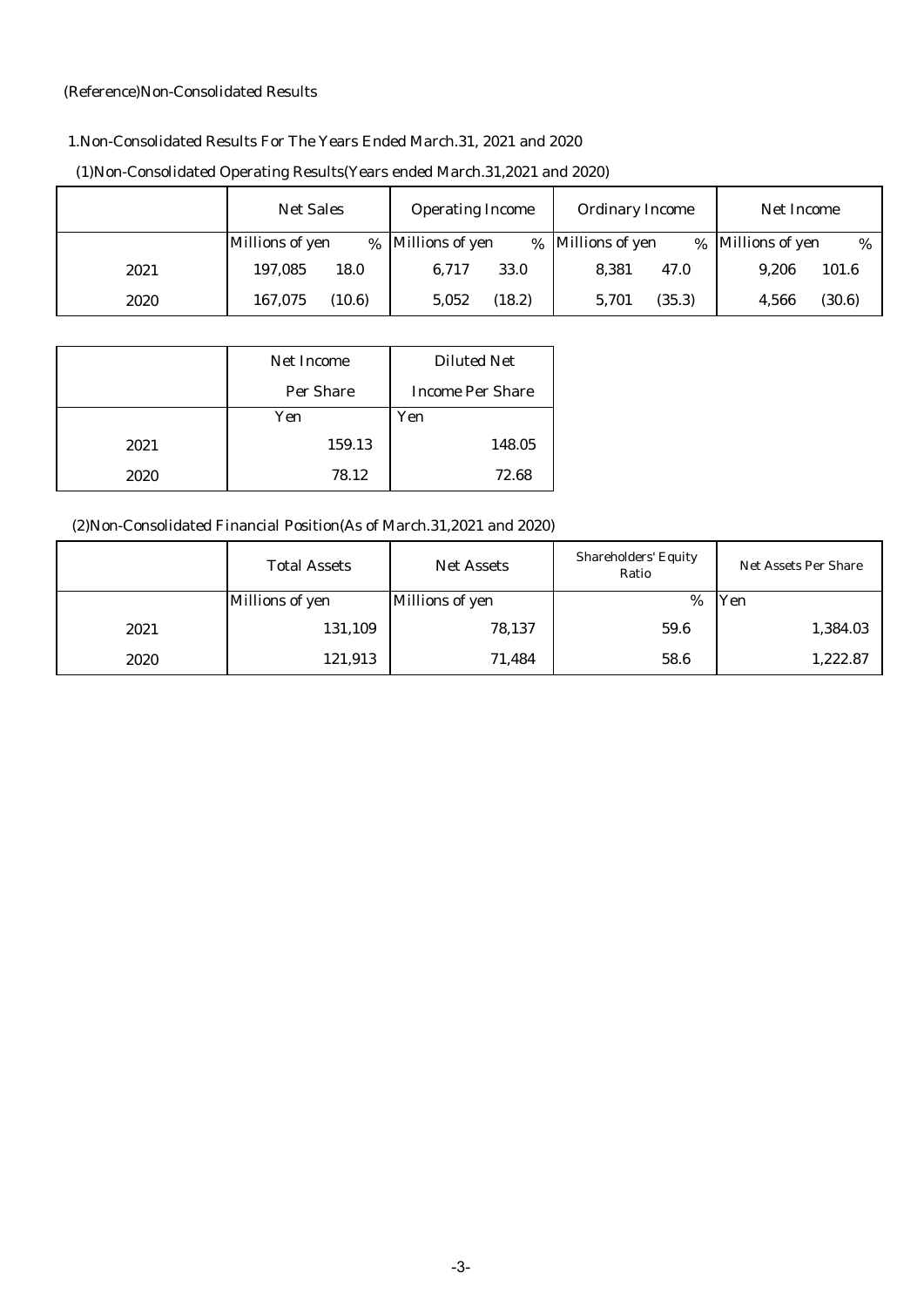| <b>ASSETS</b>                                     |             |             |  |  |
|---------------------------------------------------|-------------|-------------|--|--|
| <b>ACCOUNT ITEMS</b>                              | Mar.31,2020 | Mar.31,2021 |  |  |
| <b>Current assets</b>                             |             |             |  |  |
| 1. Cash and deposits                              | 49,213      | 52,371      |  |  |
| 2. Notes receivable and accounts receivable-trade | 26,183      | 25,738      |  |  |
| 3. Short-term investment securities               | 14,599      | 18,400      |  |  |
| 4. Inventories                                    | 33,051      | 36,713      |  |  |
| 5. Accounts receivable from sub-contractors       | 1,571       | 2,072       |  |  |
| 6. Other current assets                           | 2,874       | 2,875       |  |  |
| Allowance for doubtful receivables                | (27)        | (35)        |  |  |
| <b>Total of current assets</b>                    | 127,468     | 138,138     |  |  |
| <b>Fixed assets</b>                               |             |             |  |  |
| (1) Property plant and equipment                  |             |             |  |  |
| 1. Buildings and structures                       | 4,600       | 5,476       |  |  |
| 2. Machinery, equipment and vehicles              | 6,097       | 5,560       |  |  |
| 3. Land                                           | 3,445       | 3,299       |  |  |
| 4. Construction in progress                       | 432         | 71          |  |  |
| 5. Other property plant and equipment             | 2,221       | 2,091       |  |  |
| Total of property plant and equipment             | 16,797      | 16,499      |  |  |
| (2) Intangible assets                             | 393         | 416         |  |  |
| (3) Investments and other assets                  |             |             |  |  |
| 1. Investment securities                          | 3,683       | 4,945       |  |  |
| 2. Net defined benefit assets                     | 231         | 116         |  |  |
| 3. Deferred tax assets                            | 915         | 942         |  |  |
| 4. Other investments                              | 955         | 1,126       |  |  |
| Allowance for doubtful receivables                | (284)       | (290)       |  |  |
| Total of investments and other assets             | 5,501       | 6,840       |  |  |
| <b>Total of fixed assets</b>                      | 22,693      | 23,756      |  |  |
| <b>Total assets</b>                               | 150,161     | 161,894     |  |  |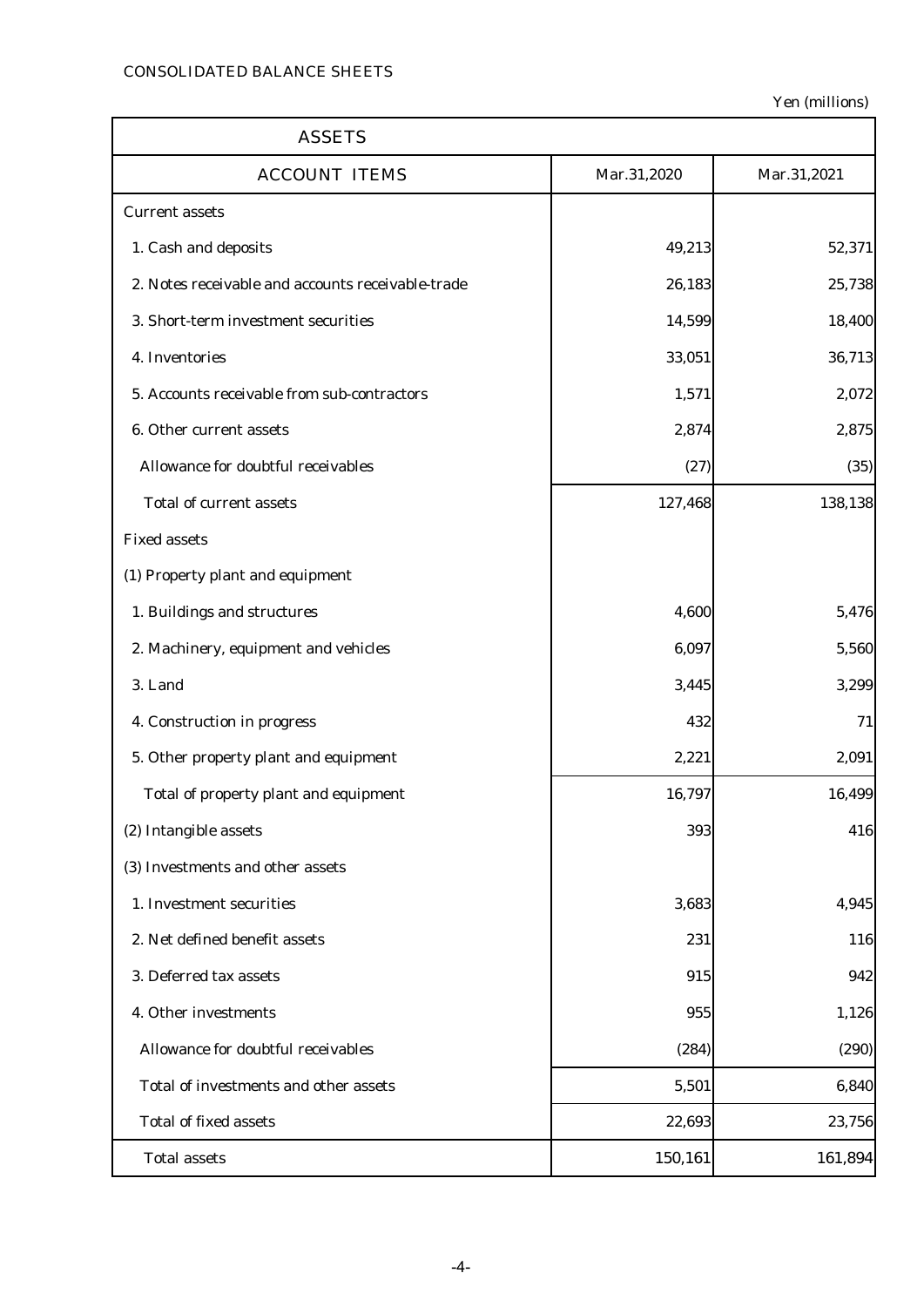| <b>LIABILITIES</b>                                                   |             |             |
|----------------------------------------------------------------------|-------------|-------------|
| <b>ACCOUNT ITEMS</b>                                                 | Mar.31,2020 | Mar.31,2021 |
| <b>Current liabilities</b>                                           |             |             |
| 1. Notes payable and accounts payable-trade                          | 25,050      | 27,137      |
| 2. Short-term debt                                                   | 1,990       | 1,941       |
| 3. Income tax payable                                                | 1,819       | 2,214       |
| 4. Provision for directors' bonuses                                  | 166         | 152         |
| 5. Other current liabilities                                         | 4,196       | 5,163       |
| <b>Total of current liabilities</b>                                  | 33,223      | 36,609      |
| Long-term liabilities                                                |             |             |
| 1. Convertible bond-type bonds with<br>subscription rights to shares | 10,094      | 10,073      |
| 2. Deferred tax liabilities                                          | 780         | 1,209       |
| 3. Net defined benefit liabilities                                   | 4,434       | 3,973       |
| 4. Other long-term liabilities                                       | 861         | 778         |
| <b>Total of long-term liabilities</b>                                | 16,170      | 16,034      |
| <b>Total liabilities</b>                                             | 49,394      | 52,644      |
| <b>SHAREHOLDERS' EQUITY</b>                                          |             |             |
| <b>Owner's equity</b>                                                |             |             |
| 1. Common stock                                                      | 13,660      | 13,660      |
| 2. Additional paid-in capital                                        | 19,596      | 19,596      |
| 3. Retained earnings                                                 | 77,791      | 86,668      |
| 4. Treasury stock                                                    | (8,661)     | (10, 649)   |
| Total of owner's equity                                              | 102,386     | 109,276     |
| Accumulated other comprehensive income                               |             |             |
| 1. Unrealized gains on other securities                              | 1,676       | 2,570       |
| 2. Translation adjustments                                           | (3, 334)    | (2,951)     |
| 3. Remeasurements of defined benefit plans                           | 38          | 355         |
| Total of accumulated other comprehensive income                      | (1,619)     | (25)        |
| Total shareholders' equity                                           | 100,767     | 109,250     |
| Total liabilities and shareholders' equity                           | 150,161     | 161,894     |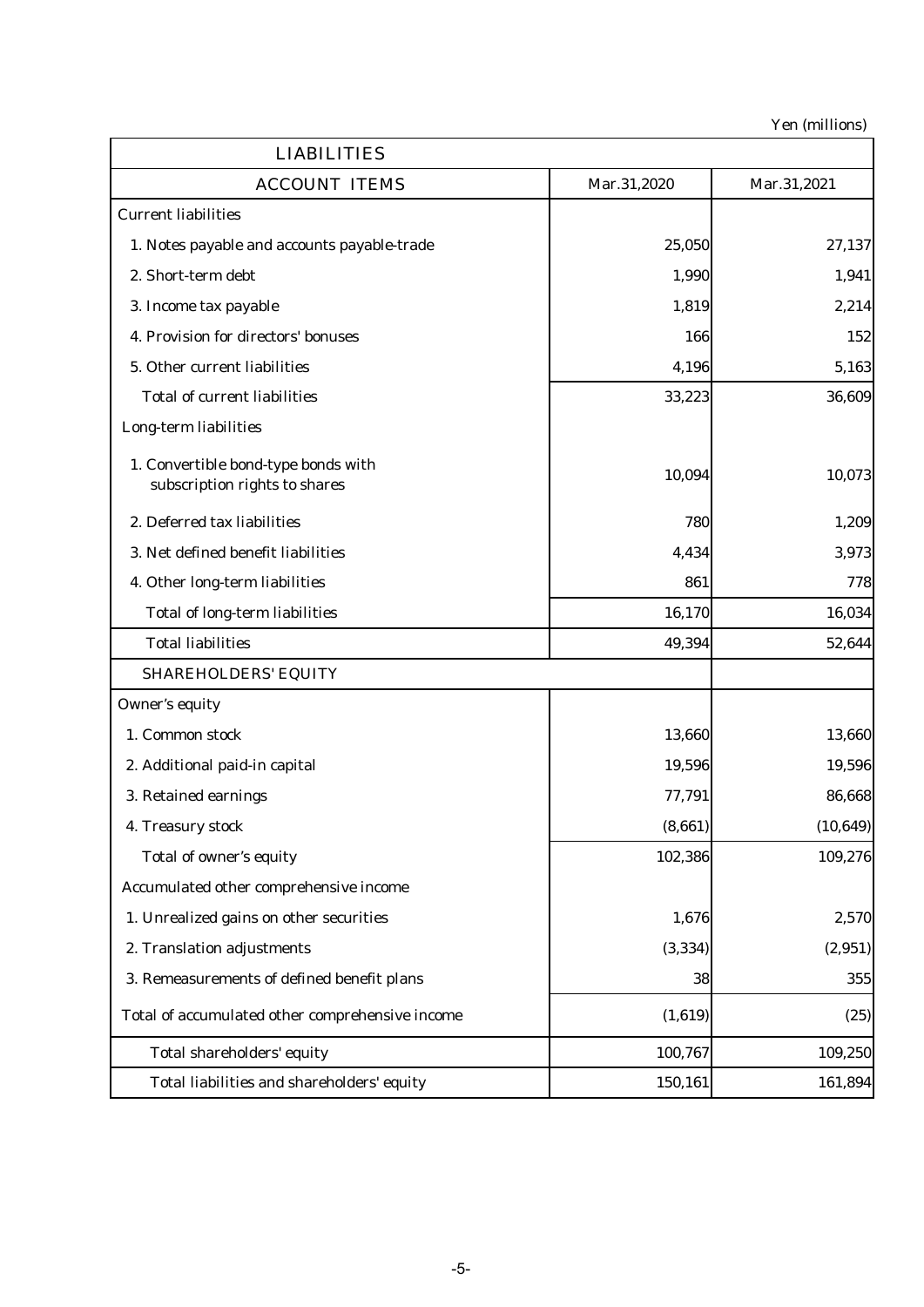## CONSOLIDATED STATEMENT OF INCOME

| <b>ACCOUNT ITEMS</b>                             | Year ended<br>Mar.31,2020 | Year ended<br>Mar.31,2021 |
|--------------------------------------------------|---------------------------|---------------------------|
| Net sales                                        | 211,912                   | 233,934                   |
| Cost of sales                                    | 190,571                   | 211,578                   |
| Gross profit                                     | 21,341                    | 22,355                    |
| Selling, general and administrative expenses     | 10,121                    | 9,977                     |
| <b>Operating income</b>                          | 11,219                    | 12,377                    |
| Non-operating income                             | 423                       | 1,126                     |
| 1. Interest income                               | 196                       | 101                       |
| 2. Dividend income                               | 104                       | 109                       |
| 3. Exchange gain                                 |                           | 689                       |
| 4. Subsidies for employment adjustment           | 1                         | 112                       |
| 5. Other                                         | 120                       | 112                       |
| Non-operating expenses                           | (290)                     | (102)                     |
| 1. Interest expenses                             | (107)                     | (70)                      |
| 2. Exchange loss                                 | (108)                     |                           |
| 3. Commission for syndicate loan                 | (42)                      | (17)                      |
| 4. Other                                         | (32)                      | (14)                      |
| <b>Ordinary income</b>                           | 11,353                    | 13,401                    |
| <b>Extraordinary income</b>                      | 351                       | 215                       |
| 1. Gain on sales of fixed assets                 | 20                        | 210                       |
| 2. Gain on sales of investment securities        | 313                       | $\bf{0}$                  |
| 3. Other                                         | 16                        | 4                         |
| <b>Extraordinary loss</b>                        | (171)                     | (286)                     |
| 1. Loss on disposal and sales of fixed assets    | (156)                     | (23)                      |
| 2. Impairment Losses on Fixed Assets             |                           | (233)                     |
| 3. Other                                         | (14)                      | (28)                      |
| Income before income taxes                       | 11,532                    | 13,330                    |
| <b>Income taxes</b>                              | 2,099                     | 2,991                     |
| 1. Current income taxes                          | 2,338                     | 3,131                     |
| 2. Deferred income taxes                         | (239)                     | (140)                     |
| Net income                                       | 9,433                     | 10,338                    |
| Profit attributable to non-controlling interests |                           |                           |
| Profit attributable to owners of parent          | 9,433                     | 10,338                    |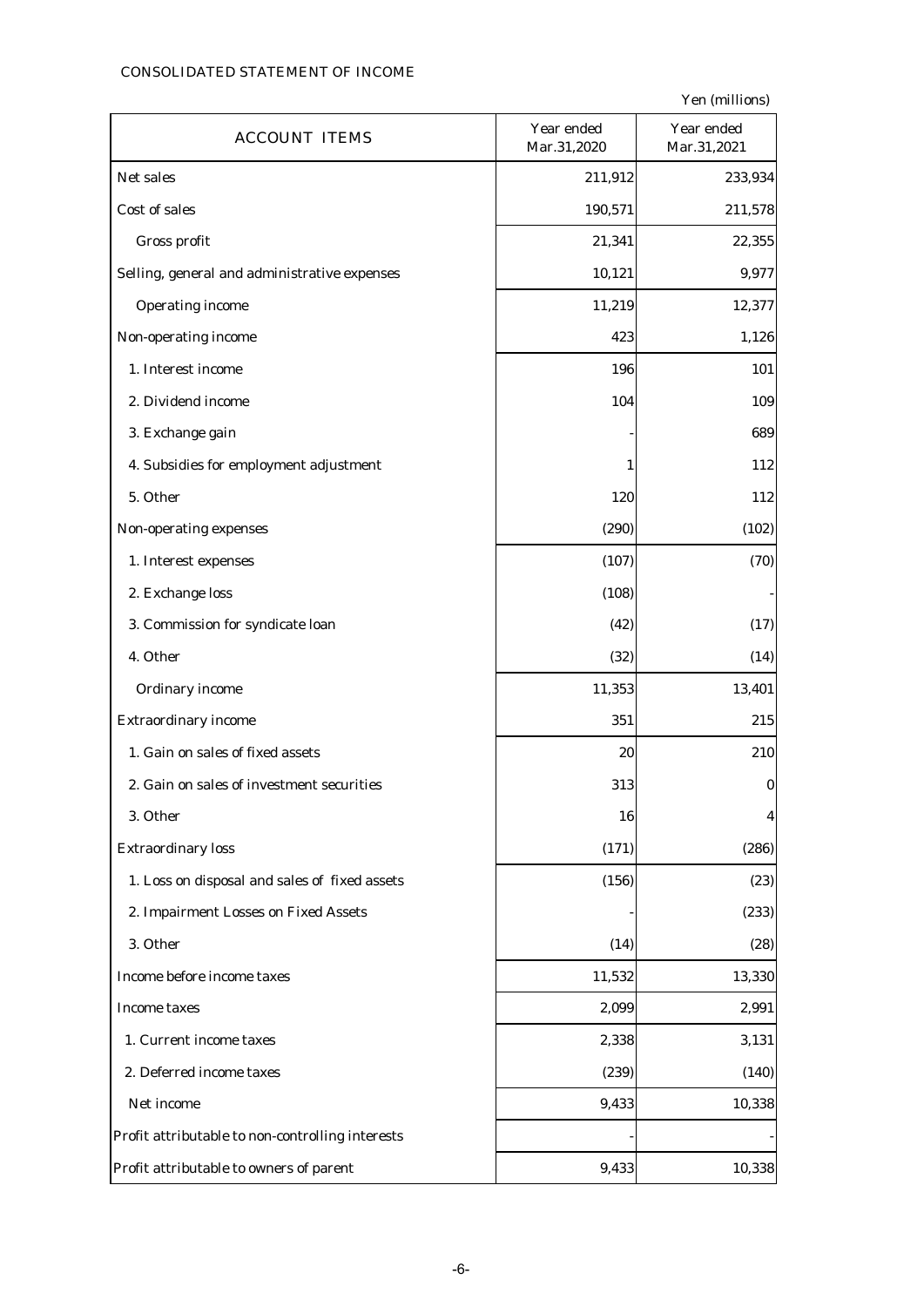## CONSOLIDATED STATEMENT OF COMPREHENSIVE INCOME

|                                                                                                                               |                           | Yen (millions)            |
|-------------------------------------------------------------------------------------------------------------------------------|---------------------------|---------------------------|
| <b>ACCOUNT ITEMS</b>                                                                                                          | Year ended<br>Mar.31,2020 | Year ended<br>Mar.31,2021 |
| Net income                                                                                                                    | 9,433                     | 10,338                    |
| Other comprehensive income                                                                                                    |                           |                           |
| Net unrealized holding gains on securities                                                                                    | (274)                     | 894                       |
| Foreign currency translation adjustments                                                                                      | (786)                     | 382                       |
| Remeasurements of defined benefit plans                                                                                       | (193)                     | 316                       |
| Total other comprehensive income                                                                                              | (1, 254)                  | 1,593                     |
| Comprehensive income                                                                                                          | 8,178                     | 11,932                    |
| Comprehensive income attributable to                                                                                          |                           |                           |
| Comprehensive income attributable to<br>owners of parent<br>Comprehensive income attributable to<br>non-controlling interests | 8,178                     | 11,932                    |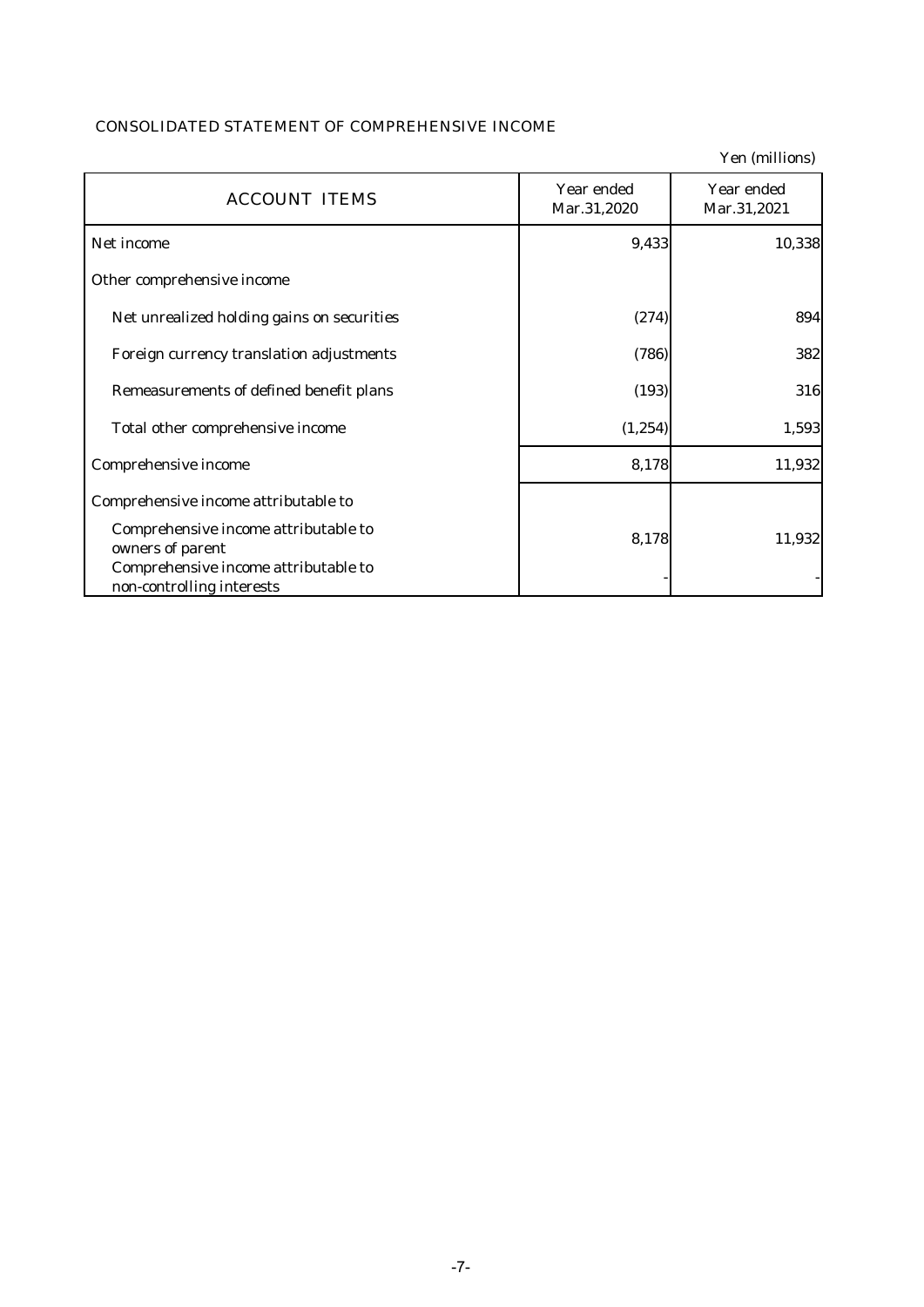## CONSOLIDATED STATEMENTS OF CASH FLOWS

|                                                                         |                           | Yen (millions)            |
|-------------------------------------------------------------------------|---------------------------|---------------------------|
| <b>ACCOUNT ITEMS</b>                                                    | Year ended<br>Mar.31,2020 | Year ended<br>Mar.31,2021 |
| <b>Operating activities</b>                                             |                           |                           |
| 1. Profit before income taxes                                           | 11,532                    | 13,300                    |
| 2. Depreciation                                                         | 3,213                     | 3,136                     |
| 3. Impairment Losses on Fixed Assets                                    |                           | 233                       |
| 4. Increase (Decrease) in allowance for<br>doubtful receivables         | 4                         | 1                         |
| 5. Increase(Decrease) in net defined benefit liabilities                | (80)                      | (77)                      |
| 6. Interest and dividends income                                        | (301)                     | (211)                     |
| 7. Interest expense                                                     | 107                       | 70                        |
| 8. Loss(Gain) on disposal and sales of fixed assets                     | 136                       | (186)                     |
| 9. Loss(Gain) on valuation of investment securities                     | 14                        | 12                        |
| 10. Decrease(Increase) in notes and<br>accounts receivables-trade       | (5, 173)                  | 932                       |
| 11.Decrease(Increase) in inventories                                    | (15, 965)                 | (3,809)                   |
| 12. Decrease (Increase) in accounts receivables from<br>sub-contractors | (2)                       | (501)                     |
| 13. Decrease(Increase) in other assets                                  | (887)                     | 41                        |
| 14. Increase (Decrease) in notes and accounts<br>payables-trade         | 11,650                    | 2,022                     |
| 15. Increase (Decrease) in other liabilities                            | 230                       | 250                       |
| 16.Other-net                                                            | 101                       | 287                       |
| Sub-total                                                               | 4,580                     | 15,533                    |
| 17. Interest and dividends - received                                   | 282                       | 189                       |
| 18. Interest - paid                                                     | (103)                     | (75)                      |
| 19. Income taxes-paid                                                   | (2, 872)                  | (3,063)                   |
| 20. Income taxes-refunded                                               | 236                       | 7                         |
| Net cash provided by operating activities                               | 2,122                     | 12,590                    |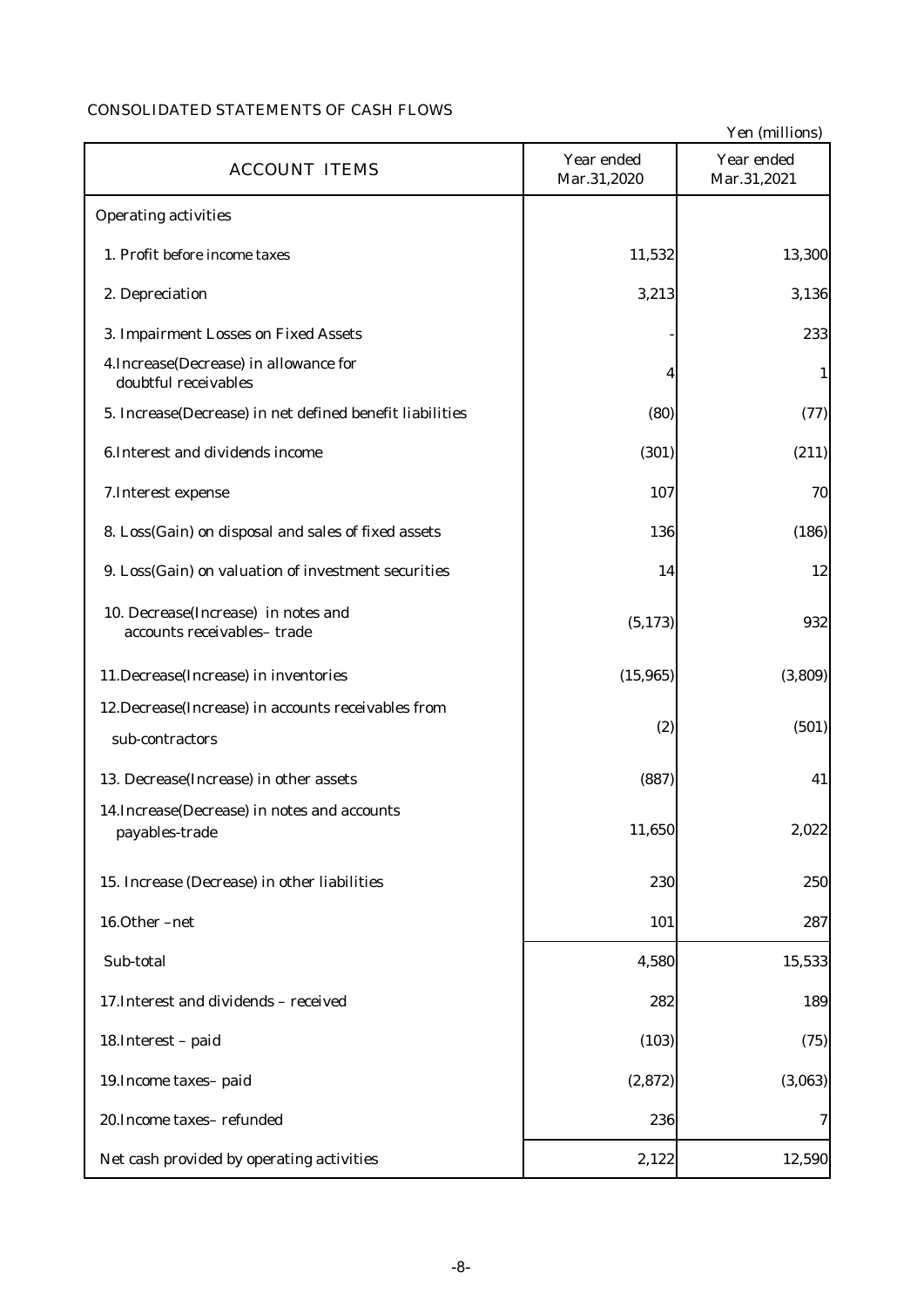|                                                                        |                           | Yen (millions)            |
|------------------------------------------------------------------------|---------------------------|---------------------------|
| <b>ACCOUNT ITEMS</b>                                                   | Year ended<br>Mar.31,2020 | Year ended<br>Mar.31,2021 |
| <b>Investing activities</b>                                            |                           |                           |
| 1. Decrease(Increase) from deposits                                    | 535                       | 22                        |
| 2. Capital expenditures                                                | (5,996)                   | (2,663)                   |
| 3. Proceeds from sales of fix assets                                   | 146                       | 465                       |
| 4. Proceeds from sales of investment securities                        | 621                       | $\bf{0}$                  |
| 5. Increase from intangible assets                                     | (148)                     | (135)                     |
| 6. Other-net                                                           | 65                        | (50)                      |
| Net cash used in investing activities                                  | (4, 775)                  | (2, 360)                  |
|                                                                        |                           |                           |
| <b>Financing activities</b>                                            |                           |                           |
| 1. Increase(Decrease) in short-term debt                               | (550)                     | (306)                     |
| 2. Purchases of treasury stock                                         | (1)                       | (1,987)                   |
| 3. Dividends paid                                                      | (1, 461)                  | (1, 461)                  |
| 4. Other                                                               | (133)                     | (105)                     |
| Net cash used in financing activities                                  | (2, 147)                  | (3,860)                   |
|                                                                        |                           |                           |
| Effect of exchange rate changes on cash and<br><b>Cash Equivalents</b> | (611)                     | 504                       |
| Net increase (decrease) in cash and cash equivalents                   | (5, 411)                  | 6,873                     |
| Cash and cash equivalents at beginning of year                         | 68,061                    | 62,649                    |
| Cash and cash equivalents at end of year                               | 62,649                    | 69,522                    |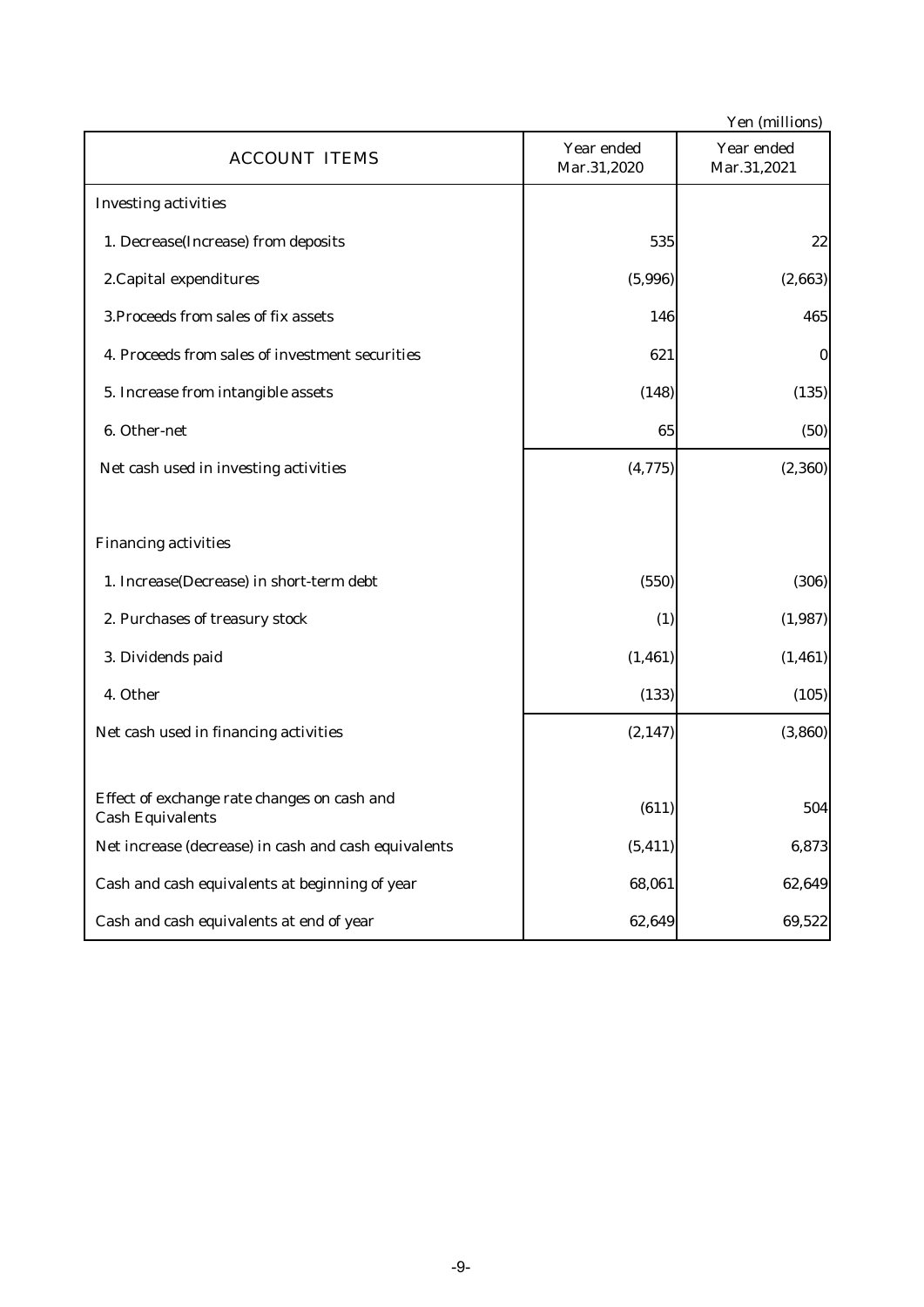# SEGMENT INFORMATION

## Information Regarding Amount of Sales,Profit or Loss,Asset,And Other Items of Individual Segment Information

|                                                                   | <b>Reportable segments</b>           |                               |                              |                                           |              |                                           |                           |
|-------------------------------------------------------------------|--------------------------------------|-------------------------------|------------------------------|-------------------------------------------|--------------|-------------------------------------------|---------------------------|
|                                                                   | Electro-<br>mechanical<br>components | <b>Acoustic</b><br>components | <b>Display</b><br>components | <b>Applied</b><br>equipment<br>and others | <b>Total</b> | <b>Adjusted</b><br>amount or<br>corporate | Amount on<br>consolidated |
| <b>Sales</b>                                                      |                                      |                               |                              |                                           |              |                                           |                           |
| <b>Sales to customers</b>                                         | 211,062                              | 12,436                        | 8,558                        | 9,533                                     | 241,591      | (7,657)                                   | 233,934                   |
| <b>Inter-segment sales</b><br>or Transfer                         |                                      | 0                             |                              |                                           | 0            | (0)                                       |                           |
| <b>Total</b>                                                      | 211,062                              | 12,436                        | 8,558                        | 9,533                                     | 241,591      | (7,657)                                   | 233,934                   |
| <b>Segment profit</b>                                             | 11,387                               | 159                           | 86                           | 2,164                                     | 13,798       | (1, 420)                                  | 12,377                    |
| <b>Segment asset</b>                                              | 70,237                               | 8,119                         | 2,858                        | 3,553                                     | 84,767       | 77,127                                    | 161,894                   |
| Other items                                                       |                                      |                               |                              |                                           |              |                                           |                           |
| <b>Depreciation expense</b>                                       | 2,656                                | 649                           | 60                           | 232                                       | 3,599        | (462)                                     | 3,136                     |
| Increase in tangible<br>fixed asset and<br>intangible fixed asset | 2,622                                | 453                           | 56                           | 183                                       | 3,316        | 160                                       | 3,476                     |

#### The Year Ended March 31,2021(From April 1,2020 to March 31,2021) Yen (millions)